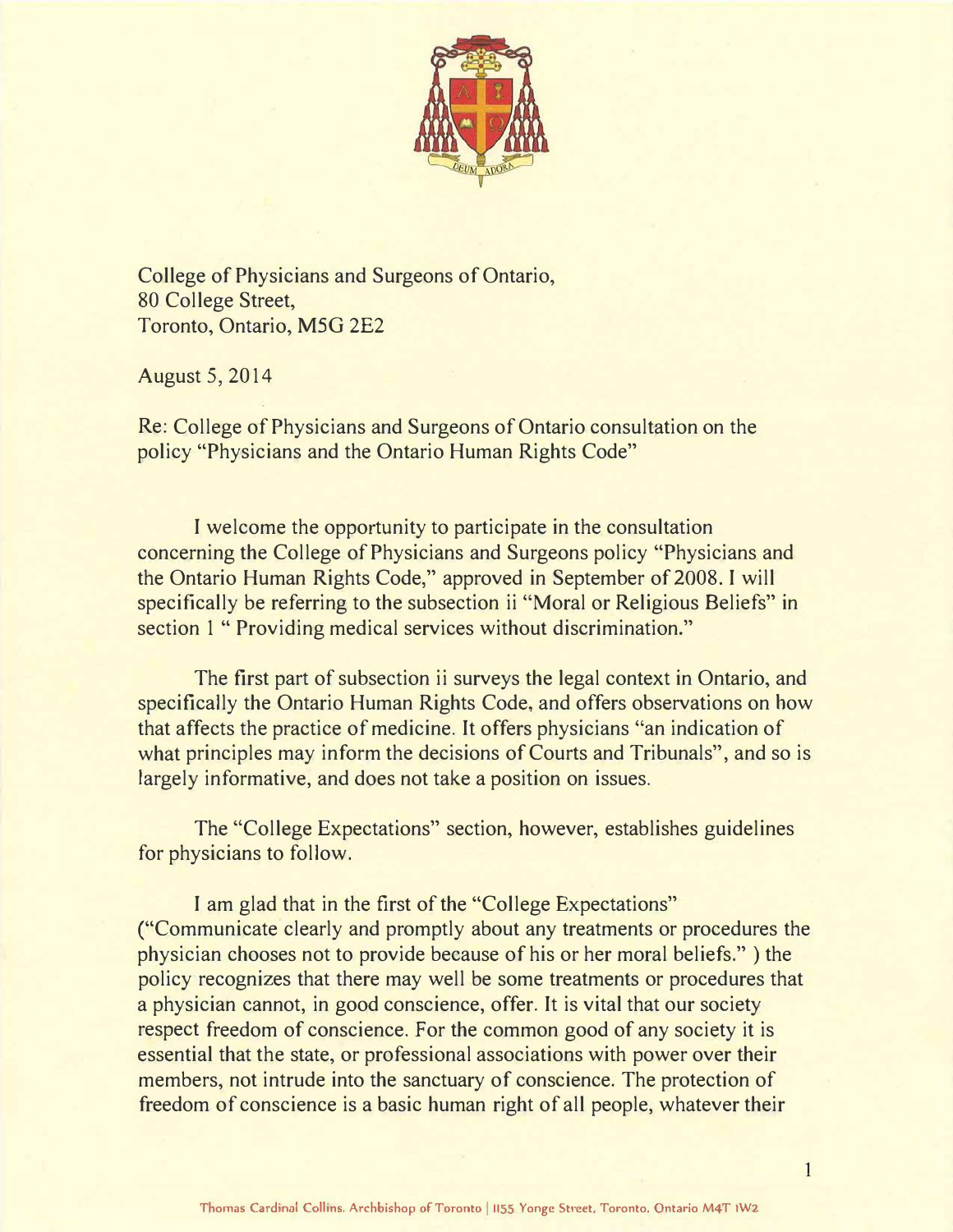faith or lack of faith. Many people with clear religious beliefs selflessly serve others as a result of those beliefs, in medicine and in other areas, and their service is of inestimable benefit to all of us. Our society would be poorer without that service, and from that perspective alone it is important that freedom of conscience be respected. In my September 12, 2008, submission, the last time there was a consultation on this policy, I wrote: "Profound moral and religious convictions motivate and guide individual physicians, as well as nurses, pharmacists, and others. When I refer to physicians I also have in mind the others who use their skills and knowledge in the work of healing. In our province, and around the world, individuals and health care institutions motivated and guided by moral and religious convictions serve the sick and the suffering, and do so with respect and compassion. The benefits to society have been, and are, immense. For those who so generously devote their lives to the noble vocation of healing, ethical and religious convictions are not something optional or disconnected from the good they do."

The third expectation, in the paragraph "Treat patients or individuals ..." is admirable. All patients should be treated with respect, and the physician-patient relationship should not be used as a forum for seeking to convert someone to one's religious beliefs, or for criticizing other people, or entering into a debate with them. Those who have given their lives to the sacred vocation of medicine, and whose service is motivated by religious belief, treat the patient with special reverence, for he or she is seen as a child of God. Speaking only of my own religious tradition, physicians and hospitals whose mission is modeled on that of "Christ the Healer" are now, and have always been, agents of profound healing, and that is most appreciated by those who experience it, whatever their faith or lack of faith. If a physician, operating out of that richly beneficial medical tradition, politely declines to become involved with things such as contraception, abortion or (as may happen, eventually) euthanasia, then it would be a grave injustice to the physician, but also a loss to society, to seek to suppress his or her freedom of conscience.

The second expectation "Provide information about all clinical options ... " and the fourth "Advise patients or individuals . .. " could have the potential for an infringement upon the rights of conscience of a physician, depending on the extent to which he or she is required to become actively involved in facilitating actions which go against his or her